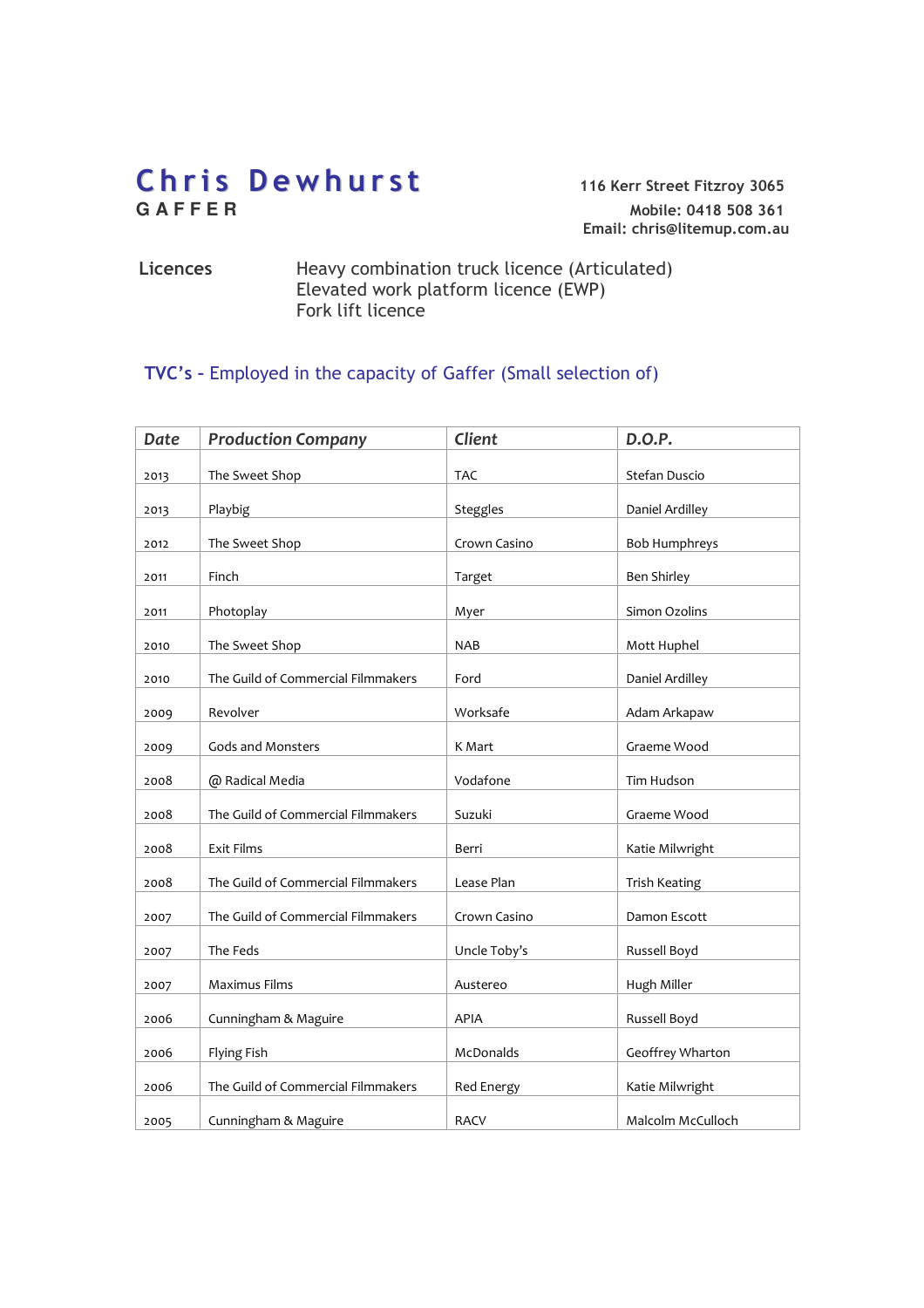#### Chris Dewhurst **G A F F E R**

## Television Series

| <b>Date</b> | <b>Title</b>         | <b>Position</b>           | <b>D.O.P.</b>         |
|-------------|----------------------|---------------------------|-----------------------|
|             |                      |                           |                       |
| 2011        | Laid $2'$            | Gaffer                    | Katie Milwright       |
|             |                      |                           |                       |
| 2007        | Tonic - Pilot        | Gaffer                    | Simon Ozolins         |
|             |                      |                           |                       |
| 2000        | Saddle Club - 8wks   | 3 <sup>rd</sup> Electrics | Gary Moore            |
|             |                      |                           |                       |
| 1999        | High Flyers - 6wks   | Best Boy                  | <b>Butch Sawko</b>    |
|             |                      |                           |                       |
| 1998        | <b>State Coroner</b> | 3 <sup>rd</sup> Electrics | <b>Brett Anderson</b> |
|             |                      |                           |                       |
| 1996        | <b>State Coroner</b> | 3 <sup>rd</sup> Electrics | <b>Bob Kohler</b>     |
|             |                      |                           |                       |
| 1995 – 96   | Channel 7            | Rigging                   | N/A                   |

# Telemovies / Mini Series

| <b>Date</b> | <b>Title</b>  | <b>Position</b>           | <b>D.O.P.</b>     |
|-------------|---------------|---------------------------|-------------------|
|             |               |                           |                   |
| 2004        | Dynasty       | Best Boy                  | John Stokes       |
|             |               |                           | Brian Breheny /   |
| 2003        | Salem's Lot   | 2 <sup>nd</sup> Best Boy  | Ben Nott          |
|             |               |                           |                   |
| 2002        | The Shark Net | 3 <sup>rd</sup> Electrics | Malcolm McCulloch |
|             |               |                           |                   |
| 1999        | On the Beach  | 4 <sup>th</sup> Electrics | Martin McGrath    |
|             |               |                           |                   |
| 1999        | Journey       | 4 <sup>th</sup> Electrics | John Stokes       |
|             |               |                           |                   |
| 1998        | Thunderwith   | 4 <sup>th</sup> Electrics | David Eggby       |
|             |               |                           |                   |
| 1997        | Moby Dick     | 4 <sup>th</sup> Electrics | Dave Connell      |

## Short Films

| <b>Date</b> | <b>Title</b>         | <b>Position</b> | <b>D.O.P.</b>   |
|-------------|----------------------|-----------------|-----------------|
|             |                      |                 |                 |
| 2007        | Nice Shooting Cowboy | Gaffer          | John Brawley    |
|             |                      |                 |                 |
| 2007        | Buses & Trains       | Gaffer          | Jeremy Rouse    |
|             |                      |                 |                 |
| 2006        | Warhead              | Gaffer          | Katie Milwright |
|             |                      |                 |                 |
| 2006        | Kaleidoscope         | Gaffer          | Katie Milwright |
|             |                      |                 |                 |
| 2004        | Little Deaths - EBTG | Gaffer          | Katie Milwright |
|             |                      |                 |                 |
| 2003        | Heartworm            | Gaffer          | Katie Milwright |